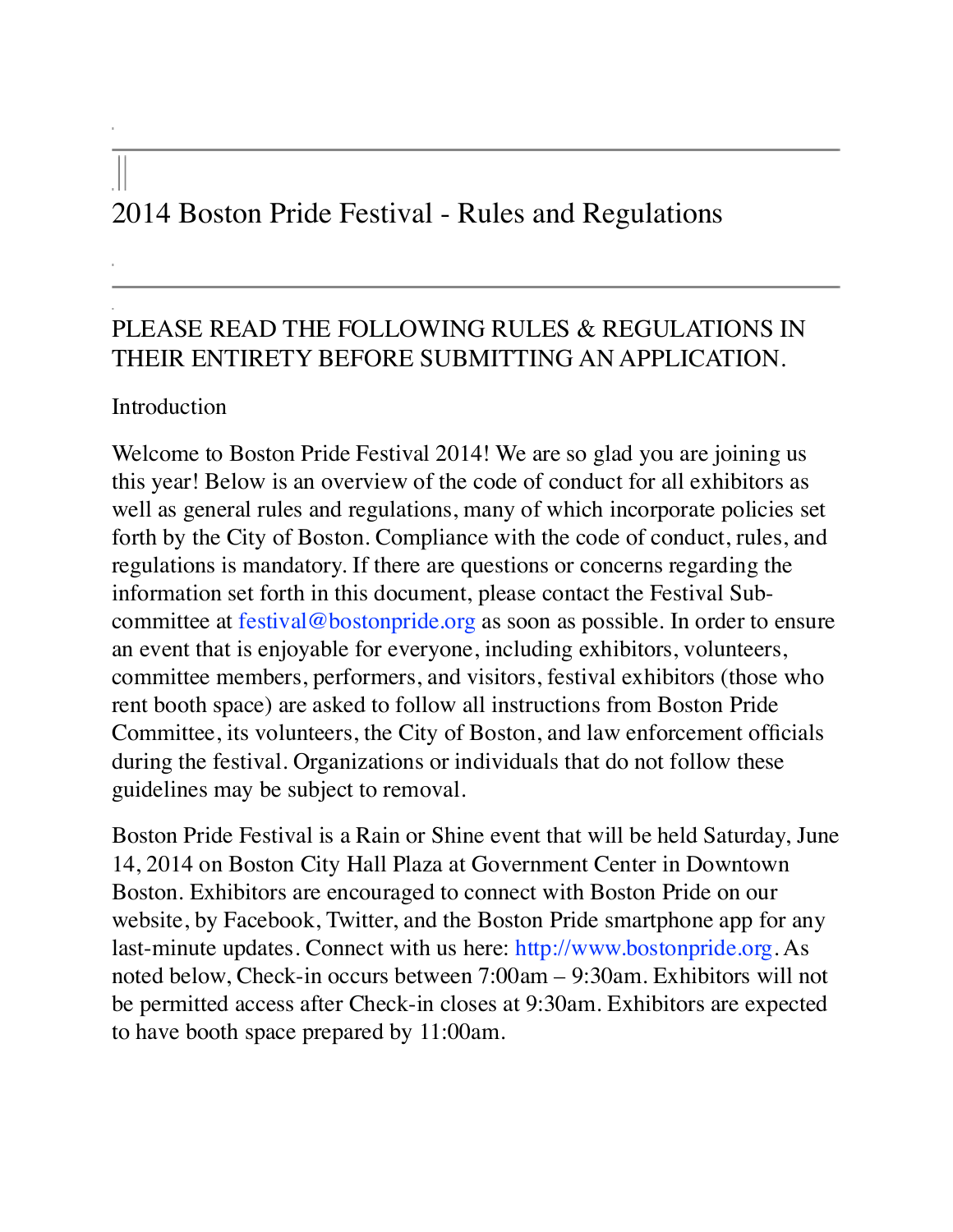## Boston Pride Code of Conduct

Exhibitor booths are expected to be inclusive of and sensitive to the diversity of our community and audience at the festival. Materials or exhibits that are potentially offensive will not be permitted. If such materials or exhibits are discovered the day of the festival, exhibitors will be requested to remove these items at once. In such cases, exhibitors may be asked to leave without a refund at the discretion of the Boston Pride Committee, City Hall, and/or the City of Boston. Staying true to the mission of Boston Pride, Boston Pride Festival is an inclusive event where homophobia, transphobia, racism, sexism, discrimination based on age, class, national origin, language spoken, or any other form of harassment, discrimination, or insensitivity (including negative remarks towards any group) will not be tolerated.

Community members from across New England, the United States, Canada, and other countries across the world visit Boston Pride Festival for a variety of reasons: to celebrate, to advocate, to enjoy oneself, to encounter solidarity, make new friends, to showcase a business or organization, to support friends and family, to reach out to a diverse community, or most importantly, to show pride in a safe and welcoming environment. Boston Pride Committee respects the right of all participants (exhibitors, volunteers, visitors, etc.) to be as expressive as they choose within reason, as long as there is no discrimination, harassment, or breaking of laws or ordinances. Please bear in mind however that Boston Pride Committee is not a law enforcement agency and does not operate as a law enforcement agency. The committee does not endorse or encourage illegal behavior by any exhibitors, visitors, volunteers, or other event stakeholders. If there are any concerns during the festival, exhibitors may contact a volunteer and request to speak with the Festival Chair or a Committee Member.

Boston Pride Committee is the permit holder during the festival and reserves the right to deny participation, registration, and/or check-in to any group or individual that may be considered unacceptable to participate by the rules of such permit and the city. Boston Pride Committee abides by all Massachusetts laws and City of Boston ordinances governing public decency. Individuals, organizations, or groups that violate these laws may be requested to leave the event.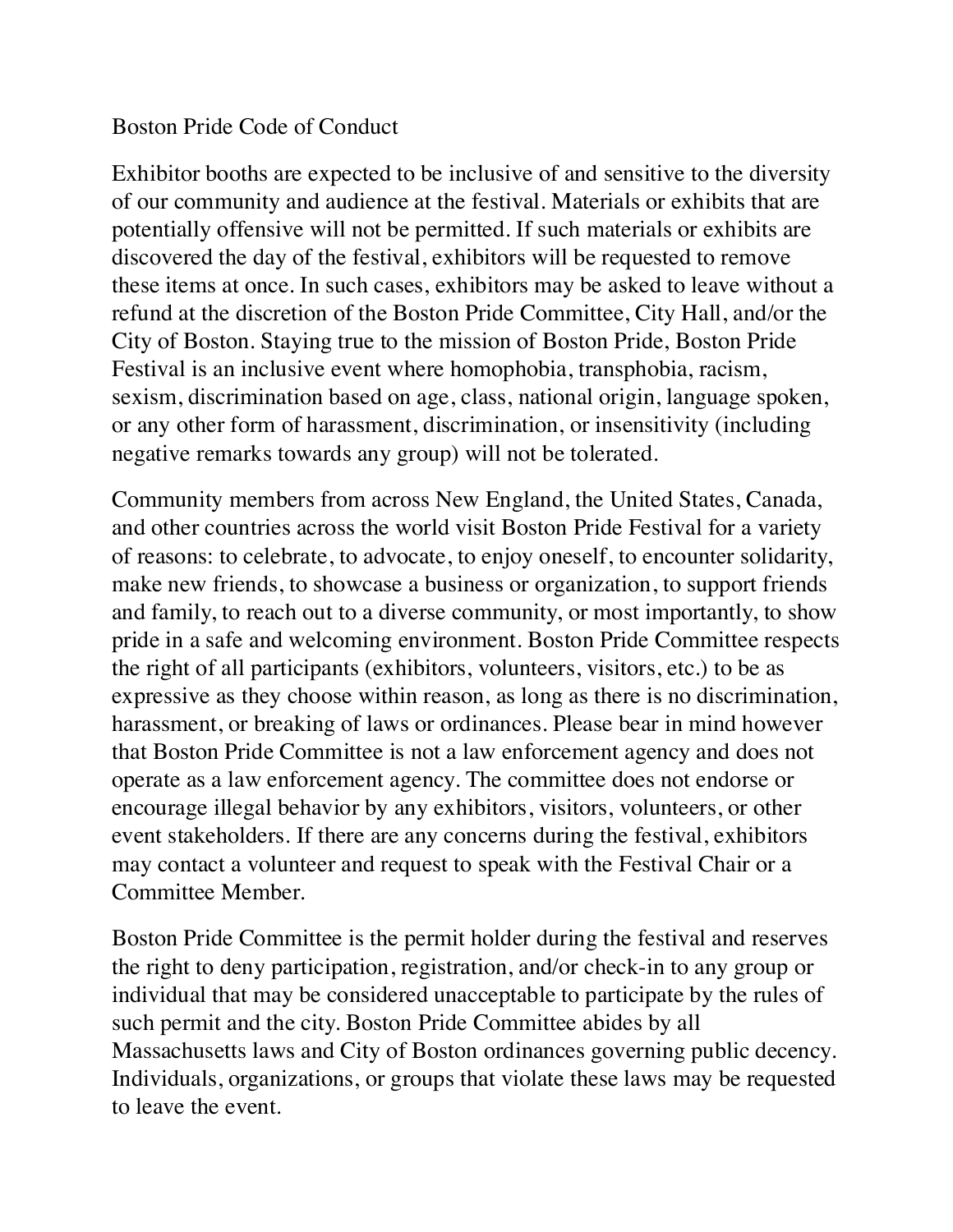Boston Pride is a strong supporter of expressionism in the community. Attempts to censor the expression of others or other forms of free speech will not be tolerated. As stated above however, Boston Pride Festival is an outdoor, public event on City Hall Plaza and all participants must abide by all laws and ordinances governing public decency. Exhibits must not be offensive or discriminatory.

Boston Pride Festival is a public event that is attended by children and families as well. As a result, certain regulations apply for organizations or other exhibitors that desire to display, sell, or otherwise distribute materials or other items adult in nature (18+). If an exhibitor chooses to display, sell, or otherwise distribute these items, (s)he must state so in the appropriate field when registering online and contact the Festival Sub-committee at least one week in advance of the festival. In general, these items are permitted, but exhibitors are responsible for completely enclosing the booth space, ensuring such items are not readily visible to passers-by, especially minors. Please bear in mind that this involves a city ordinance and must be discussed in advance.

Festival Rules and Regulations

In addition to the guidelines above, by participating in Boston Pride Festival, exhibitors agree to the following:

1- Contract for Space. The application submitted for booth space, accompanied by full payment, constitutes a contract for the right to use exhibitor space for June 14, 2014 only. While exhibitors are invited to make requests with regard to booth space location, as permit-holder of this event, Boston Pride Committee reserves the right to make space assignment determinations that are in the best interests of the festival and community. Requests must be made at least two weeks prior to the event (email festival@bostonpride.org) and cannot be guaranteed. Boston Pride Festival is a Rain or Shine event. No refunds will be given under any circumstances.

Contract space includes the tented "booth" space and five feet in front of that space only. Vendors are not permitted to do any solicitation outside of this space. This includes canvassing, distributing materials, or selling goods, among other activities. Such activity is permitted inside the booth and within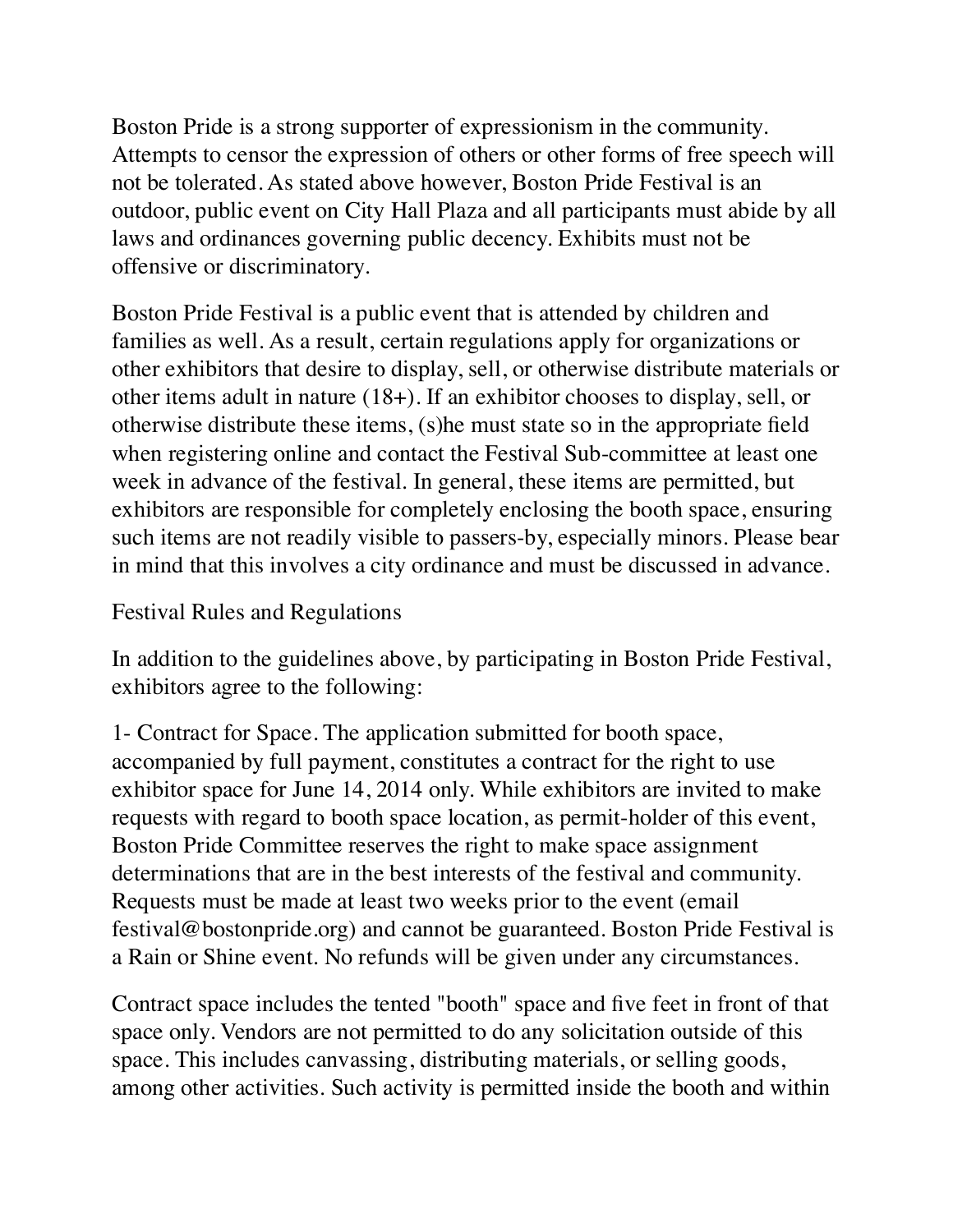the five feet space in front of the rented booth only. Please contact the Festival Sub-Committee at festival@bostonpride.org before the day of the event with any questions regarding this matter.

Stickers: The free distribution of stickers **is not permitted** by Boston Pride Committee, City Hall, or the City of Boston. Clean-up fees charged by the City of Boston to remove stickers from public areas, buildings, plazas, etc., will be passed along to the appropriate exhibitor.

Food & Beverage: The sale or distribution of ANY food or beverage is STRICTLY PROHIBITED, except by those who registered as food vendors. This includes water and soda. If you have any questions or are interested in becoming an Official Festival Food Vendor, please contact the Festival Subcommittee at festival@bostonpride.org prior to the festival.

Raffles: Exhibitors are not permitted to pull the winner of a raffle on-site at the festival.

2- Payment for Space. Applications for booth space must be accompanied by a check or online credit card payment made payable to the Boston Pride Committee in U.S. funds, for 100 percent of the exhibitor space. Check payments must be postmarked by the end date of the registration time-period in which the application is submitted. Should payment be postmarked after the deadline, Boston Pride Committee reserves the right to collect the difference in fees. All exhibitors must be paid in full no later than May 24, 2014. \*\* There are three registration periods as defined on the fee structure page. Incentive pricing for early registration is based off of when your account is PAID in full and NOT when you register for the event. To avoid fee increases, please remit balances prior to the tier adjustment date.

Boston Pride Committee has a NO REFUND policy for paid registrations. Upon cancellation, exhibitors may request a receipt denoting the amount of their registration as a donation to Boston Pride.

3- Confirmation. Each exhibitor will receive a confirmation letter or email regarding application acceptance upon completing online registration. If confirmation is not received prior to May 24, 2014, please contact the Festival Sub-committee as soon as possible at festival@bostonpride.org.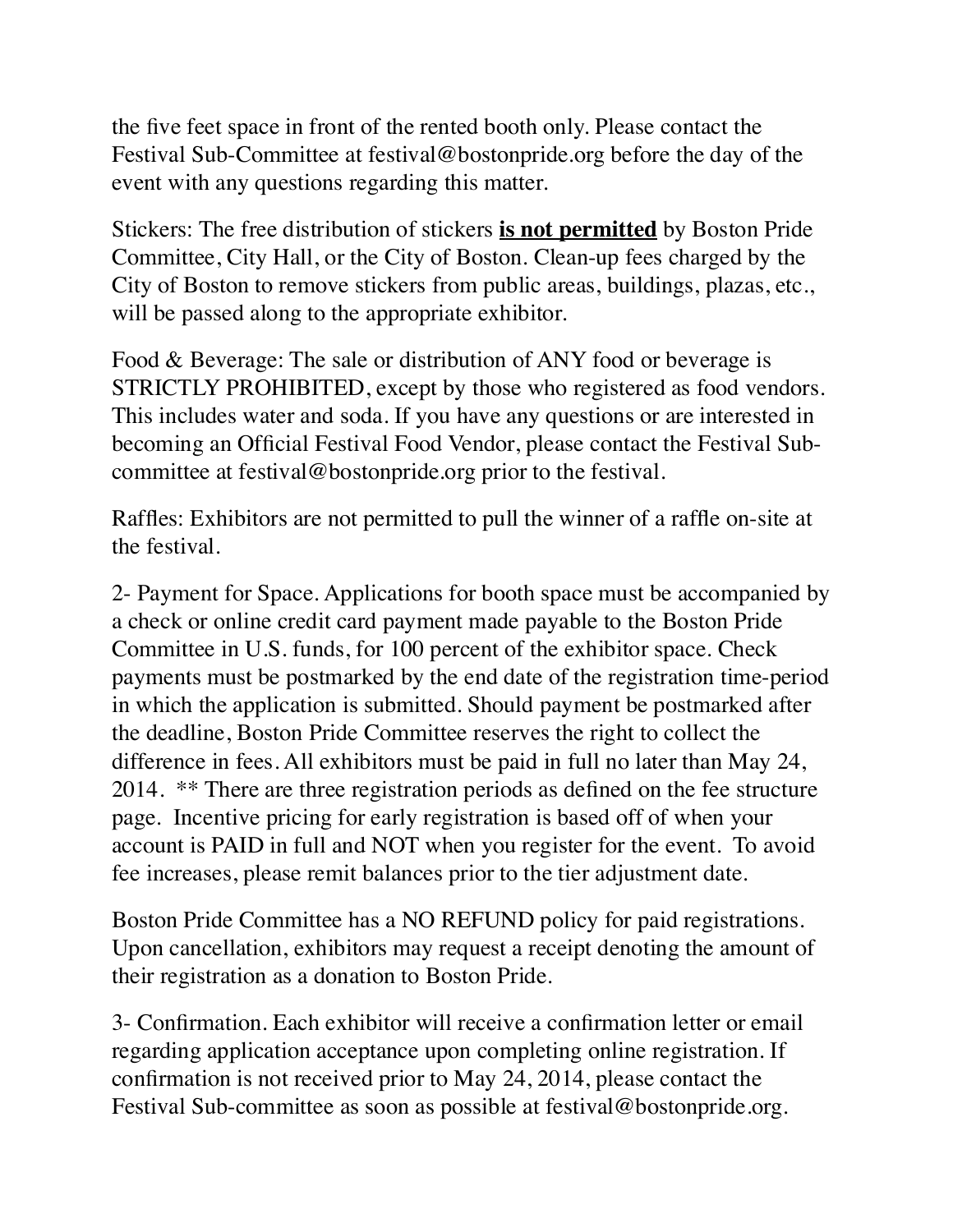4a- Check-in with Vehicle.

Access is restricted to 2-axle vehicles only. Enter the Plaza from Cambridge Street and exit only via Court Street. Festival staff and posted signage will be available to direct you on and off the Plaza.

Booth space will be ready for exhibitors on City Hall Plaza no later than 7:00am on Saturday June 14, 2014. Check-in closes promptly at 9:30am. Late Check-in is not permitted and your space may be re- assigned if not occupied. No refunds will be given if unable to register on-time. It is extremely important that all exhibitors arrive on-time to allow staff and city officials sufficient time to perform necessary inspections. For exhibitors that are also participating in the parade, it is important to note that these same check-in guidelines apply. It is suggested that one person from each organization be designated as a festival contact and remain on-site during the check-in process and morning, even though the parade is going-on.

Temporary vehicle access for set-up onto City Hall Plaza is available for a separate fee and must be requested in advance. If an exhibitor requests temporary vehicle access, this must be requested during online registration or at least two weeks prior to the event. Exhibitors will be given a temporary Vehicle Access Pass at Check-in. Space is limited and is on a first come, first serve basis. For those who request vehicle access, a 15-minute check-in time period will be pre-assigned and emailed during the weeks prior to the event. Please bear in mind that as permit-holder of the event, Boston Pride Committee reserves the right to assign times that are in the best interests of the committee and city officials.

Arrival times are strictly enforced and no vehicles will be allowed access to the Plaza before or after the scheduled arrival time. If granted vehicle access, exhibitors are responsible for following the direction of volunteers and Boston Pride Committee as vehicles are only permitted to drive in certain areas. After set-up, exhibitors are responsible for securing their own parking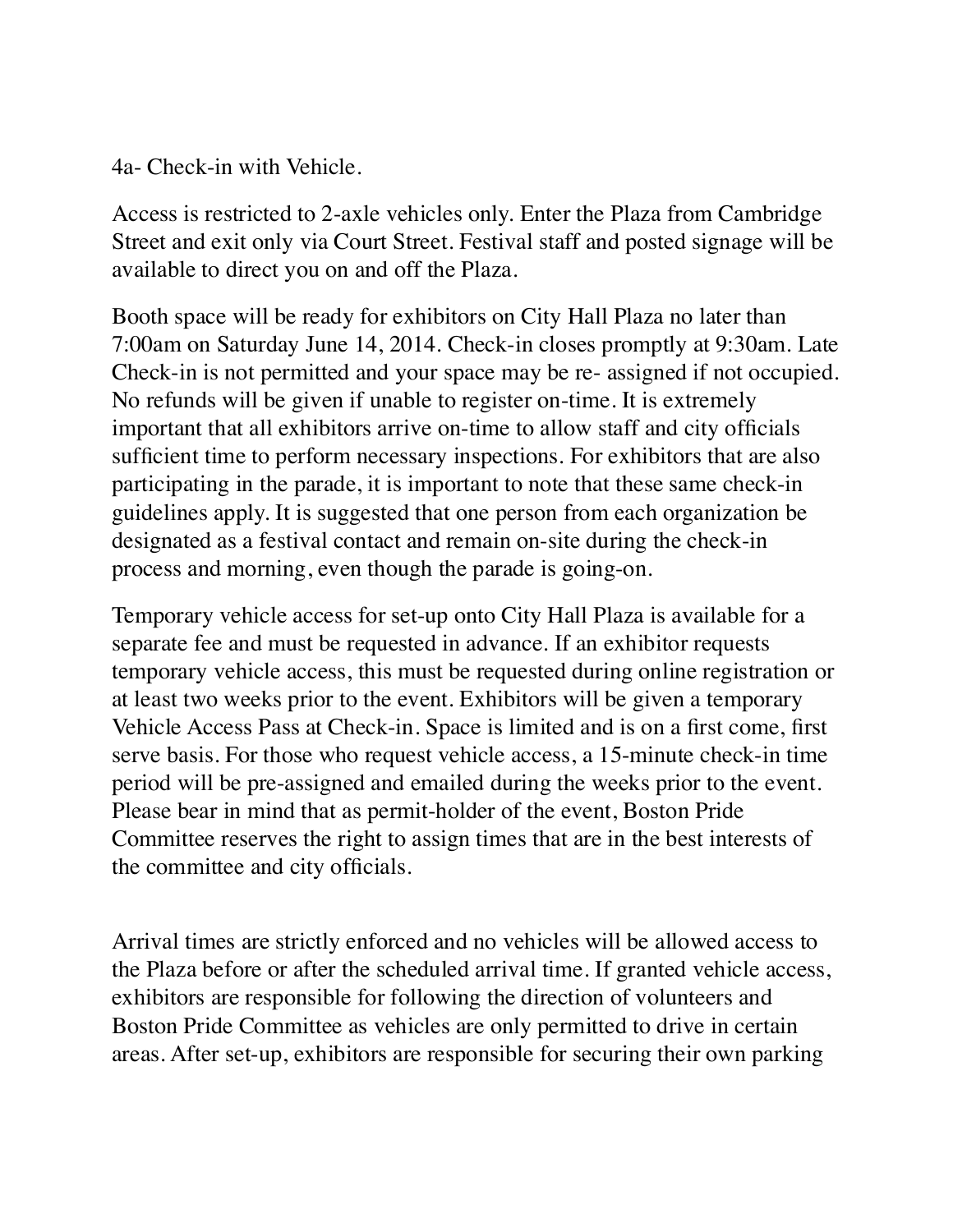at their own expense off-site. No parking is available on the plaza or otherwise included.

4b- Check-in without Vehicle. Booth space will be ready for exhibitors on City Hall Plaza no later than 7:00am on Saturday June 14, 2014. Exhibitors are welcome to check in any time during this window until 9:30am. Check-in closes promptly at 9:30am. Late check-in is not permitted and unoccupied space may be re-assigned. No refunds will be given if unable to register ontime. Exhibitors without a vehicle will not be subject to a specific arrival time, however exhibitors must register between 7:00am- 9:30am. Exhibitor check-in will not be accepted after 9:30am. It is extremely important that all exhibitors arrive on-time to allow staff and city officials sufficient time to perform necessary inspections. For exhibitors that are also participating in the parade, it is important to note that these same check-in guidelines apply. It is suggested that one person from each organization be designated as a festival contact and remain on-site during the check-in process and morning, even though the parade is going-on. All exhibitors are encouraged to arrive early. Exhibitors are responsible for securing their own parking at their own expense off-site. No parking is available on the plaza or otherwise included.

5- Installation. Exhibitors may begin installation immediately following check-in. Installation must be completed by 11:00am. Exhibitors are expected to assemble stations with the help of their own staff or volunteers. In the event special assistance is needed, please contact the Festival Sub-committee at festival@bostonpride.org at least one week prior to the event. Questions on the day of the event may be directed to Boston Pride volunteers. Unfortunately, Boston Pride is not able to accept deliveries by exhibitors or their counterparts ahead of the festival. All exhibitors must independently arrange for the shipment of their own supplies or merchandise, if applicable.

6- Tables and Chairs. At Check-in, a \$20 cash deposit will be required in order to occupy contracted space and equipment. Exhibitors will be issued a receipt, which must be taken to the table and chair distribution area to receive equipment. Exhibitors are required to retain this receipt during the festival as it will be needed after the festival concludes at 6:00pm. Exhibitors must return equipment in the condition in which it was given. If equipment is returned undamaged and booth space is clean, the \$20 deposit will be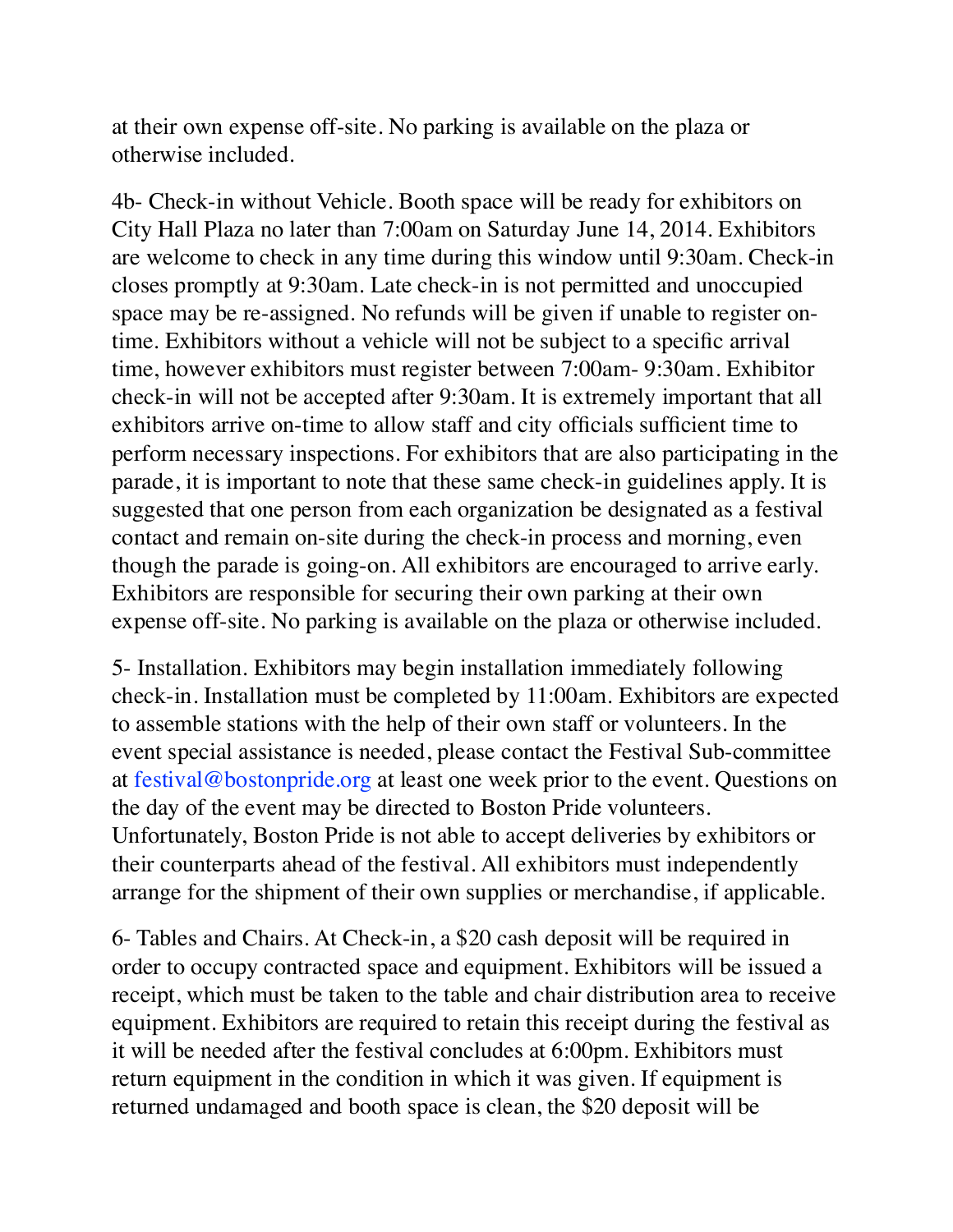returned. Please remember that this is a Rain or Shine event. All businesses and organizations are requested to staff booths and remain available to the community until 6:00pm. If an exhibitor chooses to leave before that time, the \$20 deposit will be retained by Boston Pride Committee as a taxdeductible donation. Unfortunately, there are no exceptions to this rule.

7- Dismantling. Boston Pride Festival ends at 6:00pm on Saturday June 14, 2014. Due to permitting restrictions, exhibitors must terminate all business at this time. Each exhibitor is required to clean booth space and leave the premises in the same condition as they were found. Exhibitors must bring their own cleaning supplies if needed. If booth space is not cleaned, a maintenance fee will be billed to the appropriate exhibitor organization.

If vehicle access is required for breaking down booth space, it must be purchased at the time of registration.

8- Liability. Neither Boston Pride Committee, nor any of its officers, staff members, volunteers, or the City of Boston shall be responsible for the safety of the property of the exhibitors from theft, damage by fire, accident, or any other cause whatsoever. All exhibitors are provided an insurance certificate that lists both Boston Pride Committee and the City of Boston as additionally insured parties with paid festival registration. This insurance is in addition to any existing insurance exhibitors chose to carry and is required by the city. . A copy of the certificate of liability insurance will be available at the registration table.

9- Use of Space. Booth space and all exhibits must conform to prevailing applicable regulations of the City of Boston Fire Department and Inspectional Services Department. If desired, exhibitors may request a copy of these regulations by contacting the City of Boston before the day of the event.

10- Restrictions in Operation of Exhibit. The City of Boston, City Hall, and/ or Boston Pride Committee reserve the right to restrict exhibits that become objectionable for any reason, including but not limited to noise, method of operation, or materials. The City of Boston, City Hall, and/or Boston Pride Committee also reserve the right to prohibit any exhibit which, in the opinion of the City of Boston, City Hall, and/or the Boston Pride Committee, may